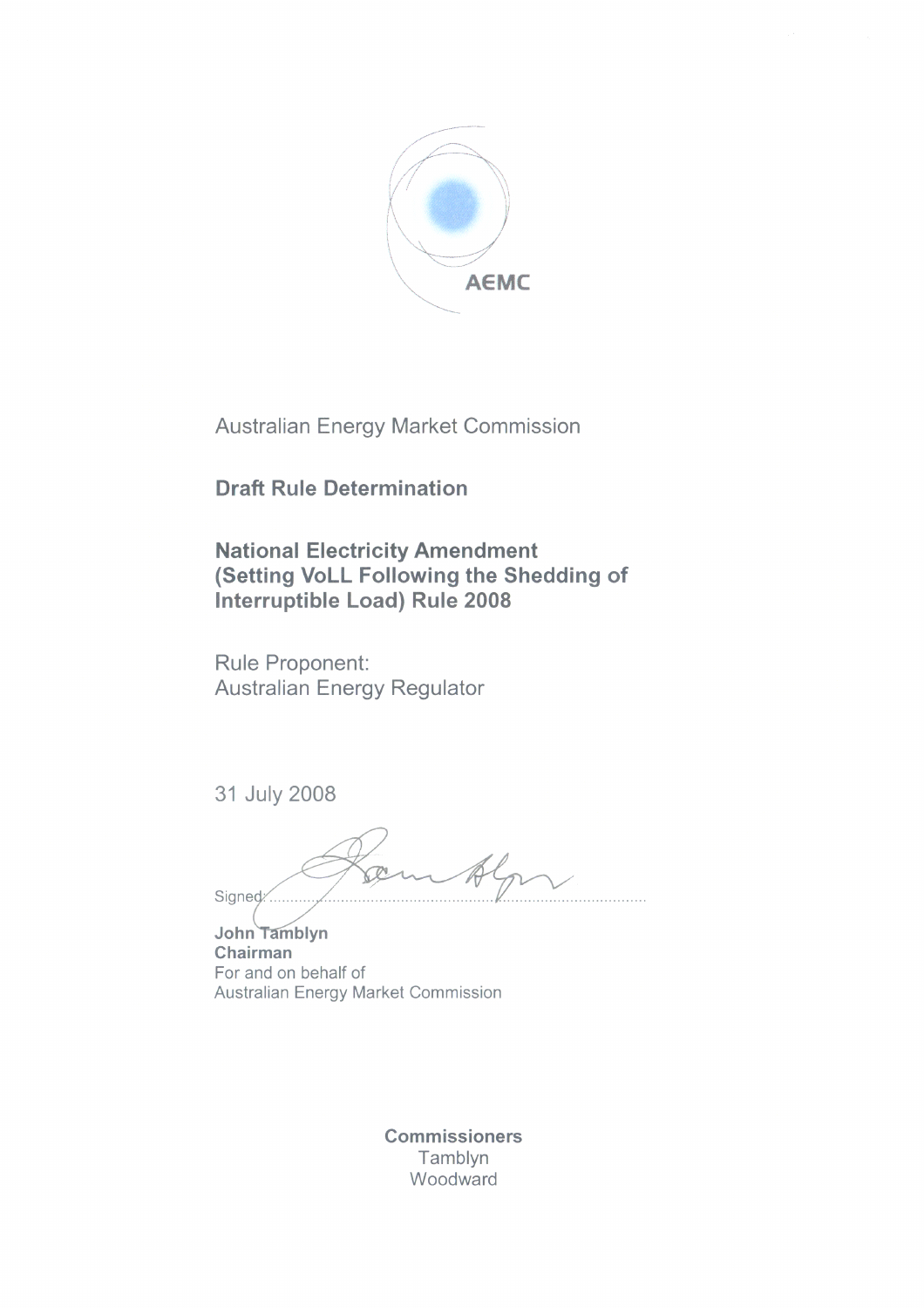### **Inquiries**

The Australian Energy Market Commission PO Box A2449 Sydney South NSW 1235

**E:** aemc@aemc.gov.au **T:** (02) 8296 7800

**F:** (02) 8296 7899

## **Citation**

AEMC, *Setting VoLL Following the Shedding of Interruptible Load*, Document Name, 31 July 2008, Sydney

## **About the AEMC**

The Council of Australian Governments, through its Ministerial Council on Energy, established the Australian Energy Market Commission (AEMC) in July 2005 to be the Rule maker for national energy markets. The AEMC is currently responsible for Rules and policy advice covering the National Electricity Market. It is a statutory authority. Our key responsibilities are to consider Rule change proposals, conduct energy market reviews and provide policy advice to the Ministerial Council as requested, or on AEMC initiative.

This work is copyright. The Copyright Act 1968 permits fair dealing for study, research, news reporting, criticism and review. Selected passages, tables or diagrams may be reproduced for such purposes provided acknowledgement of the source is included.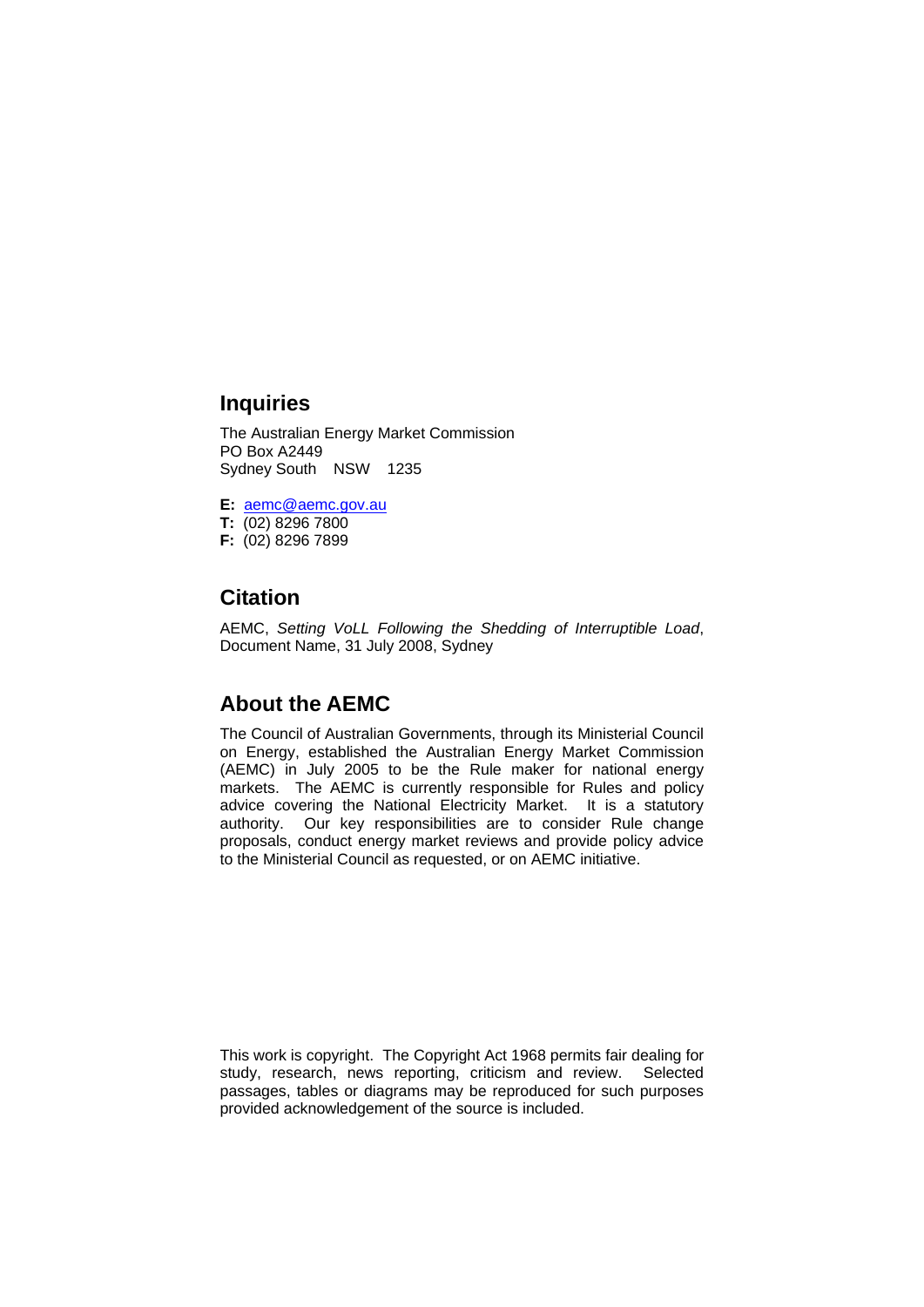# **Contents**

| 1 |     |                                                                 |  |  |  |
|---|-----|-----------------------------------------------------------------|--|--|--|
|   | 1.1 |                                                                 |  |  |  |
|   | 1.2 |                                                                 |  |  |  |
|   | 1.3 | Links with other projects in the Commission's workstream 3      |  |  |  |
|   | 1.4 |                                                                 |  |  |  |
| 2 |     |                                                                 |  |  |  |
|   | 2.1 |                                                                 |  |  |  |
|   | 2.2 |                                                                 |  |  |  |
|   | 2.3 |                                                                 |  |  |  |
|   | 2.4 | The Commission's assessment of the proposed Rule change against |  |  |  |
|   |     |                                                                 |  |  |  |
|   | 2.5 |                                                                 |  |  |  |
| A |     |                                                                 |  |  |  |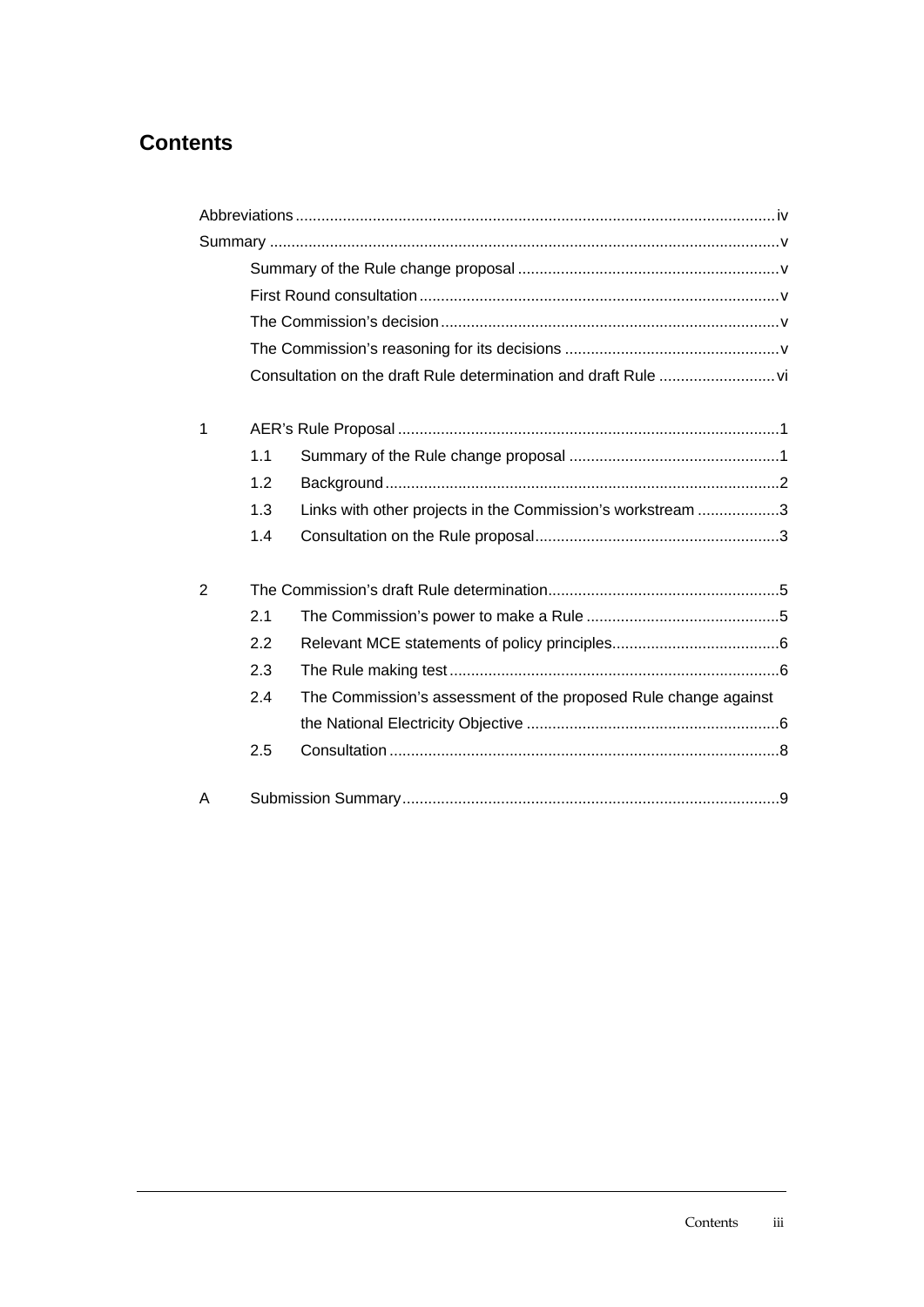# **Abbreviations**

| <b>ACCC</b>           | Australian Competition and Consumer Commission   |
|-----------------------|--------------------------------------------------|
| <b>AEMC</b>           | <b>Australian Energy Market Commission</b>       |
| AER                   | <b>Australian Energy Regulator</b>               |
| Commission            | see AEMC                                         |
| <b>CPI</b>            | <b>Consumer Price Index</b>                      |
| EA                    | Energy Australia                                 |
| ERAA                  | <b>Energy Retailers Association of Australia</b> |
| kV                    | Kilovolt                                         |
| <b>MCE</b>            | Ministerial Council on Energy                    |
| <b>NEL</b>            | National Electricity Law                         |
| <b>NEM</b>            | <b>National Electricity Market</b>               |
| <b>NEO</b>            | National Electricity Objective                   |
| <b>NEMMCO</b>         | National Electricity Market Management Company   |
| <b>NGF</b>            | <b>National Generators Forum</b>                 |
| Rules                 | <b>National Electricity Rules</b>                |
| <b>TNSP</b>           | <b>Transmission Network Service Provider</b>     |
| $\operatorname{VolL}$ | Value of Lost Load                               |

iv Setting VoLL Following the Shedding of Interruptible Load - Setting VoLL Following the Shedding of Interruptible Load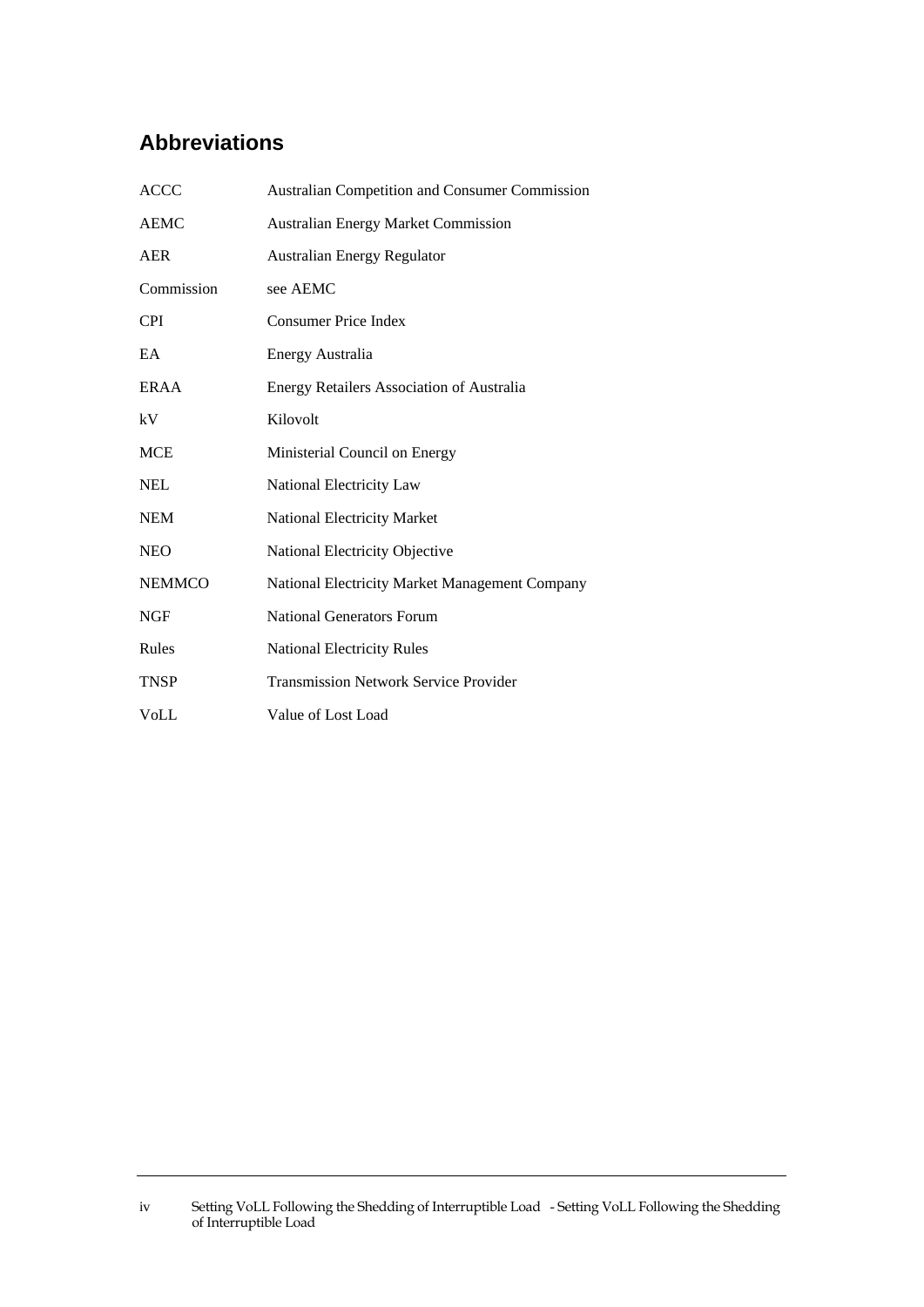# **Summary**

### **Summary of the Rule change proposal**

On 17 March 2008 the Commission received a Rule change proposal from the Australian Energy Regulator (AER) relating to how the wholesale market is priced when load has been shed automatically as a result of a contingency event (also known as automatic load shedding). The current Rules oblige NEMMCO in these circumstances to set the dispatch price equal to its permitted maximum. The permitted maximum price is termed the Value of Lost Load (VoLL) and is currently set at \$10,000 per MWh.

The AER Rule change proposes to remove this obligation on NEMMCO. It also proposed to remove a related requirement that, following automatic load shedding, the power system must be returned to a secure state for three dispatch intervals before the dispatch prices can be set to VoLL by NEMMCO. The AER does not propose to alter the obligation on NEMMCO to set the price to VoLL following manual load shedding, as a result of generation scarcity.

The Rule change proposal arises out of the AER's investigation into the events that occurred on 16 January 2007. On 16 January, bushfires caused two 330kV transmission lines linking Victoria to New South Wales to trip causing other transmission lines between South Australia and Victoria to trip. The result was a major imbalance between supply and demand, which caused the power system frequency to fall and led to the activation of the Victorian under-frequency load shedding scheme.

### **First Round consultation**

The Australian Energy Market Commission (Commission) published the Rule change proposal in accordance with section 95 of the National Electricity Law (NEL) and submission closed on 22 May 2008. Four first round submissions were received. Submissions broadly supported the proposals. A small number of issues were raised, which are discussed further in this determination.

### **The Commission's decision**

The Commission makes this draft Rule determination and attached draft Rule on the Australian Energy Regulator's (AER's) proposal relating to the setting of the Value of Lost Load (VoLL) following the shedding of interruptible load. The draft Rule determination is made in accordance with section 99 of the National Electricity Law (NEL).

#### **The Commission's reasoning for its decisions**

The Commission is satisfied that the draft Rule is likely to promote the National Electricity Objective (NEO). The draft Rule would ensure that when automatic load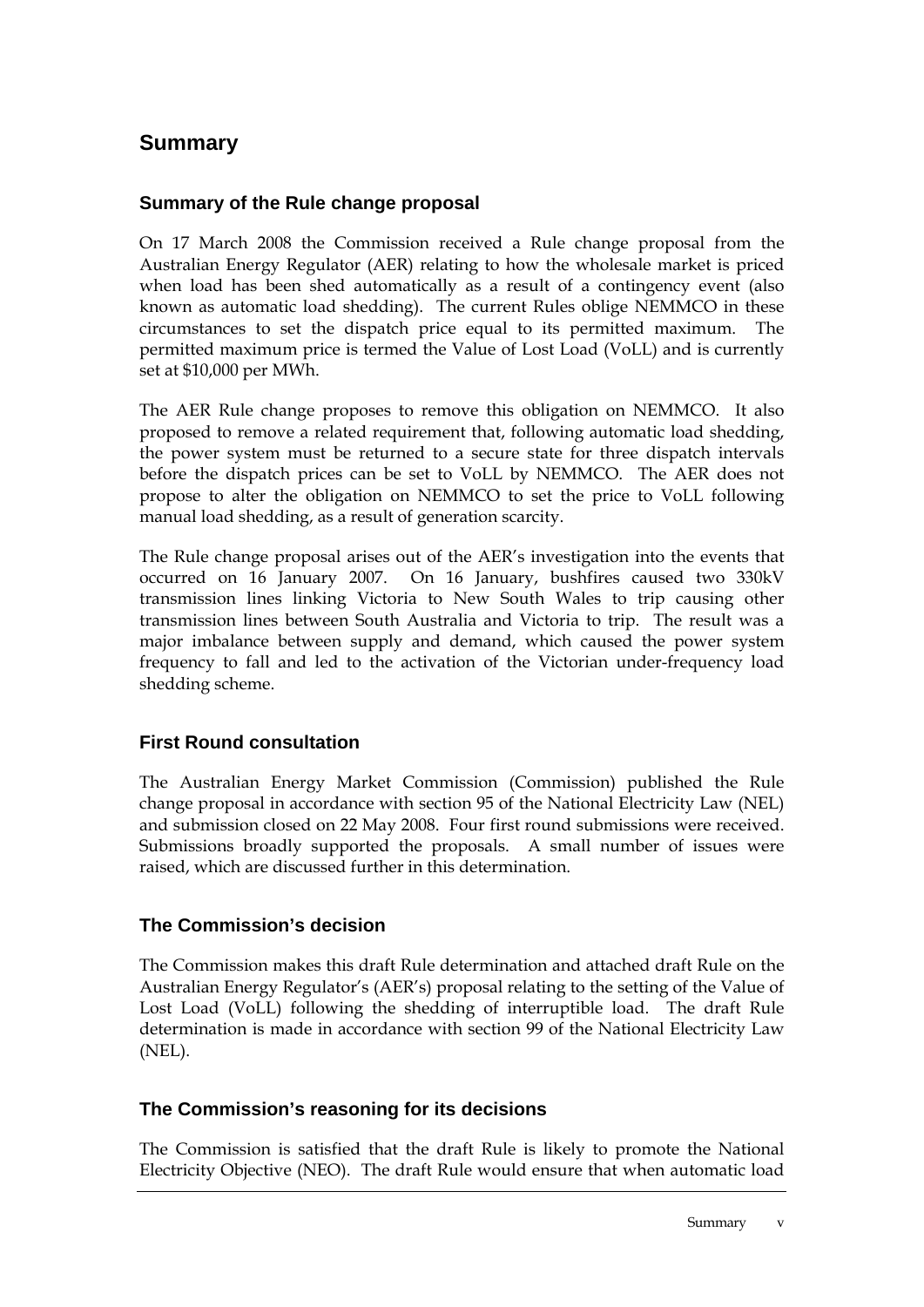shedding occurs NEMMCO's efforts can be focused exclusively on the tasks of returning the power system to a secure operating state and to restoring load. The draft Rule will also improve transparency and predictability in respect of how the market is priced, by reducing the scope for (potentially inconsistent) discretionary intervention.

#### **Consultation on the draft Rule determination and draft Rule**

The Commission invites submissions on this draft Rule determination by 15 September 2008, in accordance with the minimum six week second round consultation period specified under Section 99 of the NEL.

In accordance with Section 101 of the NEL, any interested person or body may request that the Commission hold a pre-determination hearing in relation to the draft Rule and draft Rule determination. Any request for a pre-determination hearing must be made in writing, and must be received no later than 7 August 2008.

Send submissions electronically to submissions@aemc.gov.au

Or mail to: Australian energy Market Commission PO Box A2449 SYDNEY SOUTH NSW 1235

vi Setting VoLL Following the Shedding of Interruptible Load - Setting VoLL Following the Shedding of Interruptible Load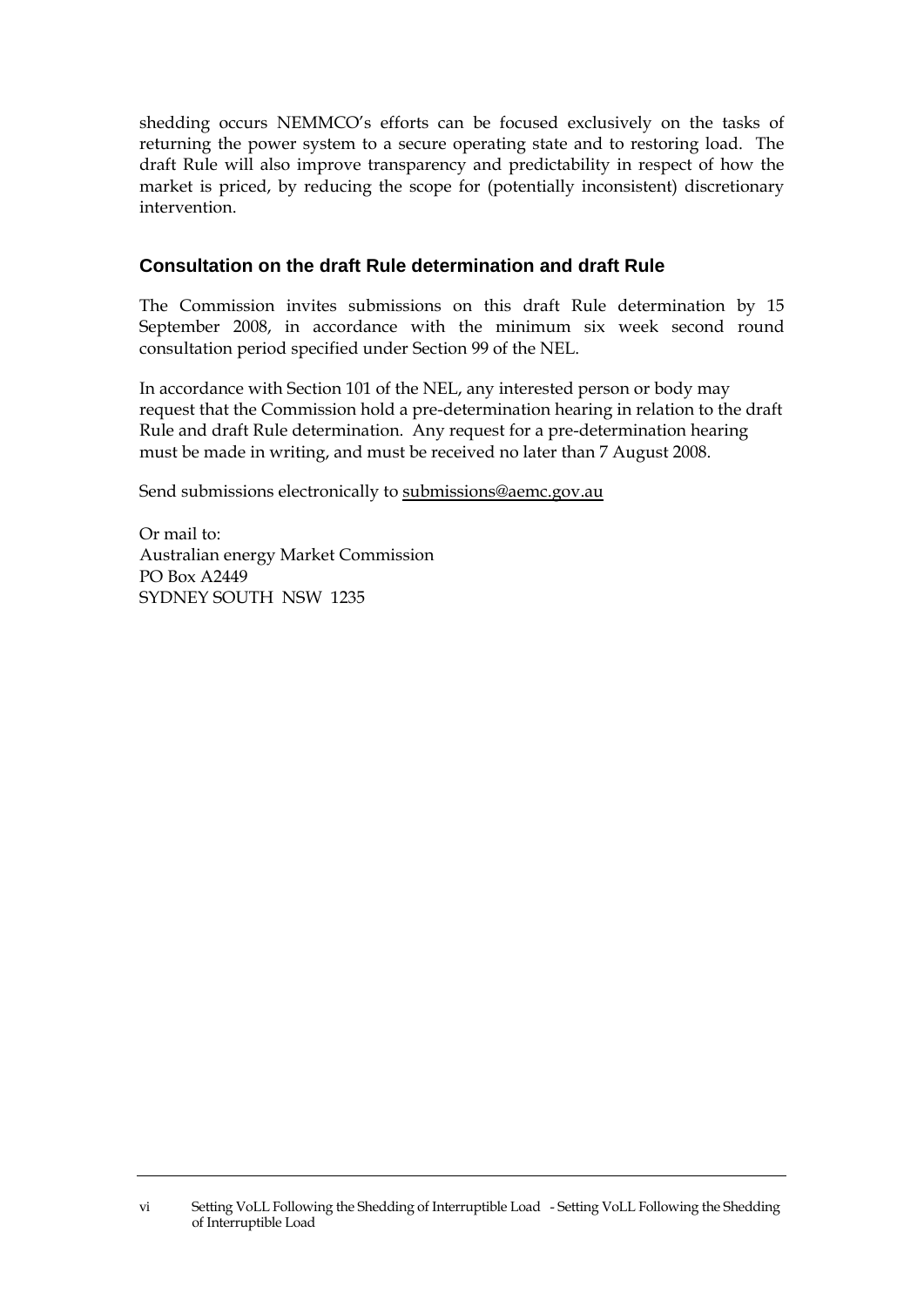# **1 AER's Rule Proposal**

### **1.1 Summary of the Rule change proposal**

On 17 March 2008 the Commission received a Rule change proposal from the Australian Energy Regulator (AER). The Rule change proposal seeks to remove the obligation on NEMMCO to set the dispatch price to VoLL following the shedding of interruptible load as a result of a contingency event. The Rule change proposal also sought to remove the related requirement that following automatic load shedding, the power system must be allowed to return to a secure state (with amongst other things, the frequency within the normal band), for three dispatch intervals before the dispatch price can be set to VoLL by NEMMCO.

The proposal was submitted following an investigation undertaken by the AER into a load shedding event of 16 January 2007 when bushfires caused transmission lines between Victoria and New South Wales to fail, resulting in separation of the National Electricity Market (NEM) into three electrical islands and the loss of load in Victoria. The investigation also resulted in the AER submitting a Rule change proposal in relation to NEMMCO's processes for classifying contingency events as credible and non-credible.

The AER investigation established that the current Rules have proven difficult for NEMMCO to apply consistently and predictably. The key reasoning cited by the AER in support of its proposal can be summarised as following:

- In the event of automatic load shedding NEMMCO would be able to focus solely on returning the power system to a secure operating state and to restoring load;
- The risk that market participants are exposed to VoLL incorrectly as a result of NEMMCO intervention would be removed;
- The number of instances in which market prices are not set with reference to bids and offers in the market (which might, in any event, imply prices are at or approaching VoLL) would be reduced, which in turn is more likely to promote efficiency;
- The proposal does not impose any costs, and indeed frees up NEMMCO resources that would otherwise be used in determining whether or not VoLL should be invoked.

The AER consulted with NEMMCO and the NGF on the Rule change proposal prior to submitting it to the Commission. The AER states that NEMMCO supported the Rule change proposal but the NGF while supporting the intent of the Rule change proposal considered that there were circumstances where the dispatch price should be set to VoLL where there is automatic load shedding.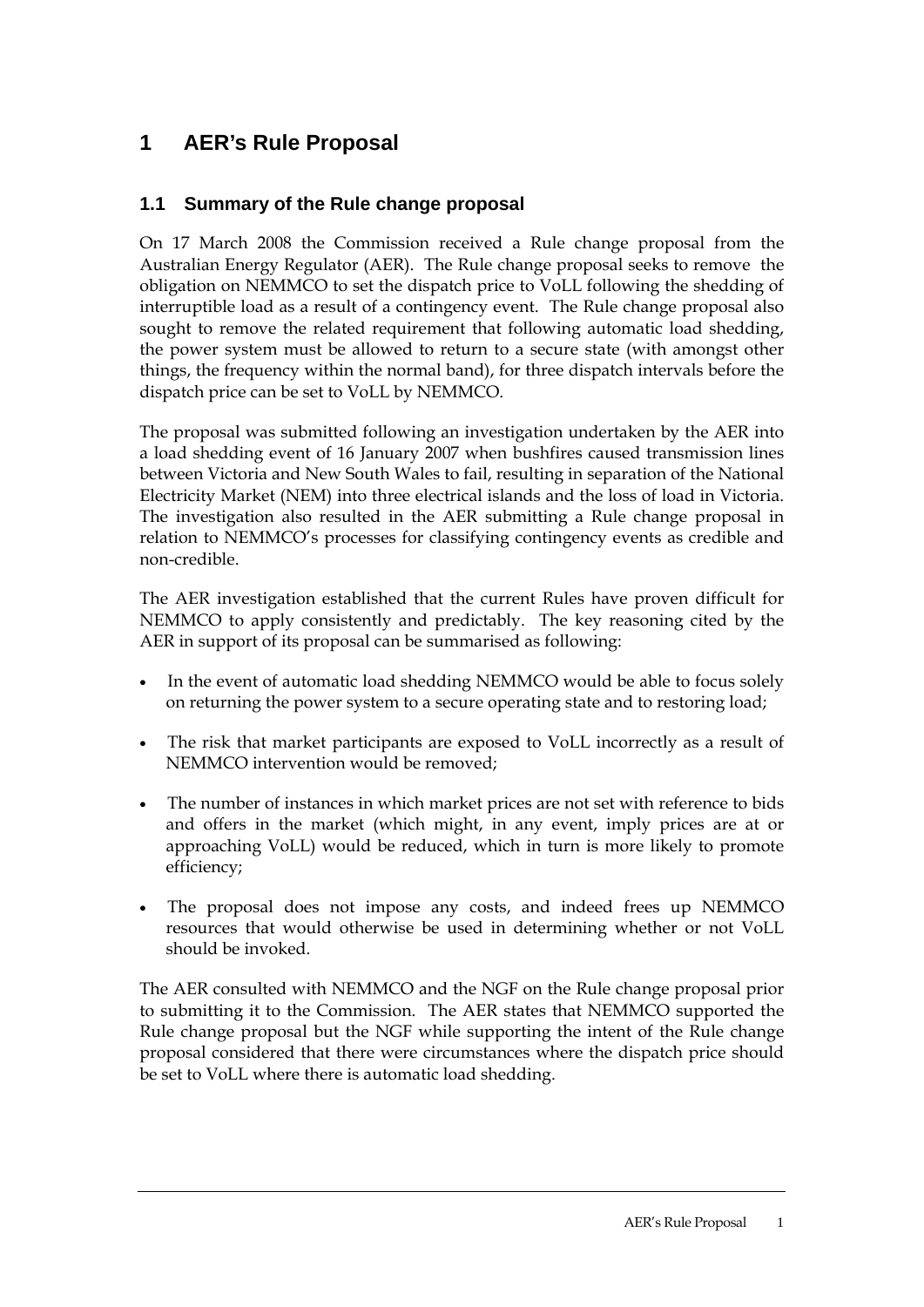### **1.2 Background**

This Rule change proposal emanated from the AER's "The Events of 16 January 2007 Investigation Report September 2007.1" The investigation was into the events that occurred on 16 January 2007, when bushfires in the north east of Victoria caused fully loaded 330kV transmission lines between Victoria and New South Wales to trip. This resulted in the separation of the power system into three electrical islands and the activation of the Victorian automatic under-frequency load shedding scheme. Consequently around 2200 MW of load was lost in Victoria due to the loss of supply from South Australia and New South Wales.

The AER investigated this event and found several short-comings in NEMMCO's management of the power system on this day including:

- 1. An inconsistent and non-transparent approach to reclassifying contingency events;
- 2. Poor load restoration processes;
- 3. Setting the dispatch price to VoLL before being required to under the Rules; and
- 4. Failing to apply intervention pricing following the direction of generators.

This Rule change proposal relates to the current requirement under the Rules for NEMMCO to set the dispatch price to VoLL when load shedding that has been triggered by a contingency event has occurred, provided that the power system has first been allowed to return to a secure state and that there is ongoing supply shortfall.

The investigation report states:

 $\overline{a}$ 

 "On 16 January, NEMMCO set the dispatch price to VoLL during load restoration process following automatic load shedding. At the time, the conditions governing the application of VoLL in clause 3.9.2 had not been satisfied. On the basis of the conditions contained in clause 3.9.2, NEMMCO may have been at least half an hour premature in setting the dispatch price to VoLL. Therefore, at the time VoLL was imposed, NEMMCO failed to comply with clause 3.9.2."

 "NEMMCO's failure to comply with clause 3.9.2 on 16 January and on previous occasions, emphasises the difficulty associated with the assessment required by the clause. The assessment is complex and subjective and is normally undertaken in the context of extreme market conditions. The AER considers that clause 3.9.2 is an unnecessary distraction for NEMMCO when it has more urgent system security issues to deal with."2

<sup>1</sup> AER, The Events of 16 January 2007 Investigation Report, September 2007.

<sup>2</sup> AER, The Events of 16 January 2007 Investigation Report, September 2007, pp 4 -5.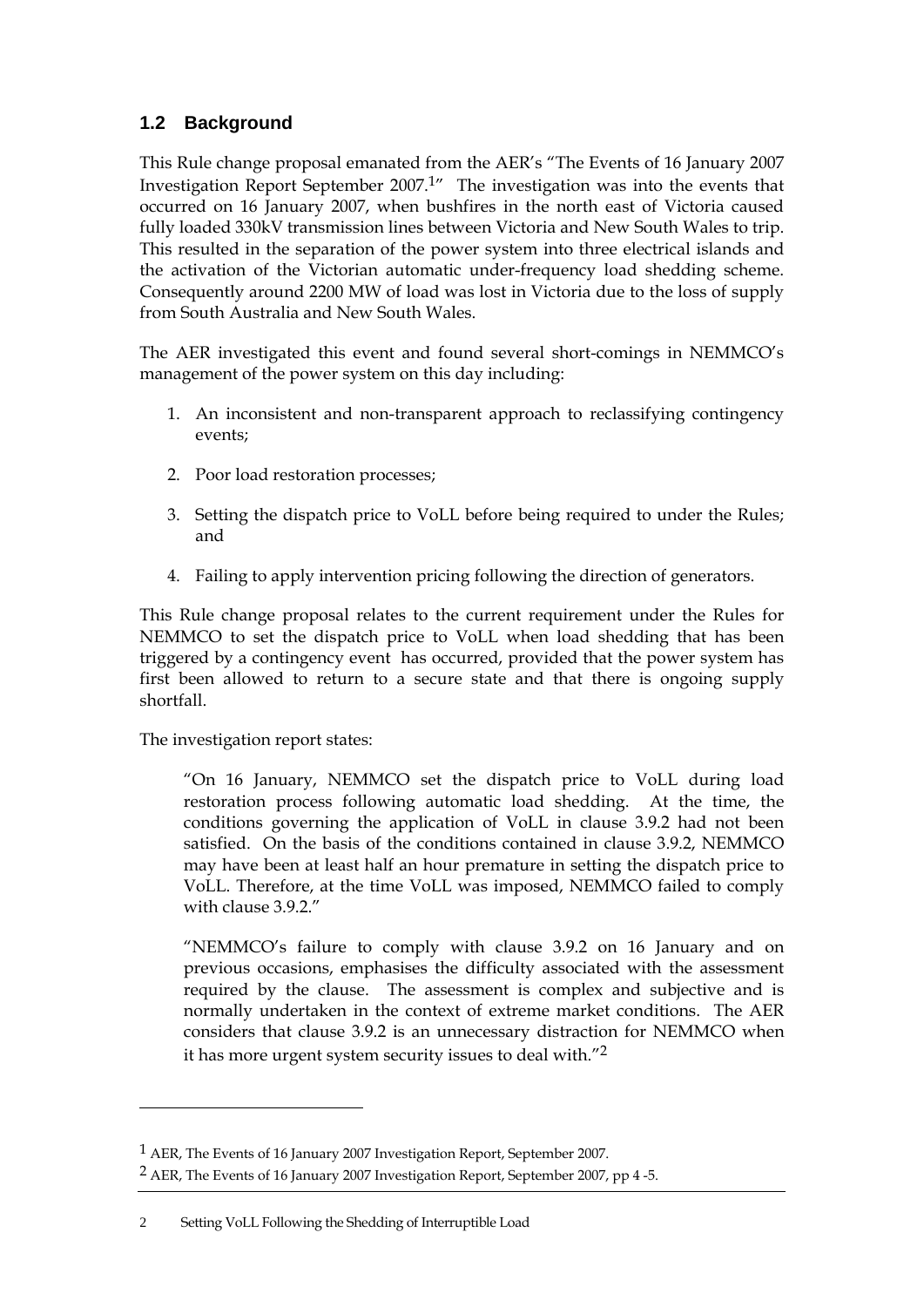The AER's Rule change proposal is to remove this requirement.

### **1.3 Links with other projects in the Commission's workstream**

The AER has also submitted another Rule change proposal relating to the reclassification of contingency events that also emanated from the investigation into the events of 16 January 20073. The draft Rule determination for that Rule change proposal was published by the Commission on 17 July 2008.

### **1.4 Consultation on the Rule proposal**

On 24 April 2008 the Commission commenced consultation on the Rule change proposal. Consultation closed on 22 May 2008. The Commission received four submissions to the Rule change proposal from the following parties:

- Energy Australia (EA);
- National Generators Forum (NGF);
- National Electricity Market Management Company (NEMMCO);
- Energy Retailers Association of Australia (ERAA).

Submissions broadly agreed with the AER's proposal. The NGF proposed an alternative which retained, in a more limited manner, NEMMCO discretion to set prices to VoLL in the event of automatic load shedding. EA expressed support for also removing NEMMCO's obligations to set the price to VoLL in the event of manual load shedding as a result of generation scarcity. Analysis arising from issues raised in submissions is contained Appendix (A) of this draft Rule determination.

 $\overline{a}$ 

<sup>3</sup> AEMC, Re-classification of Contingency Events, 17 July 2008.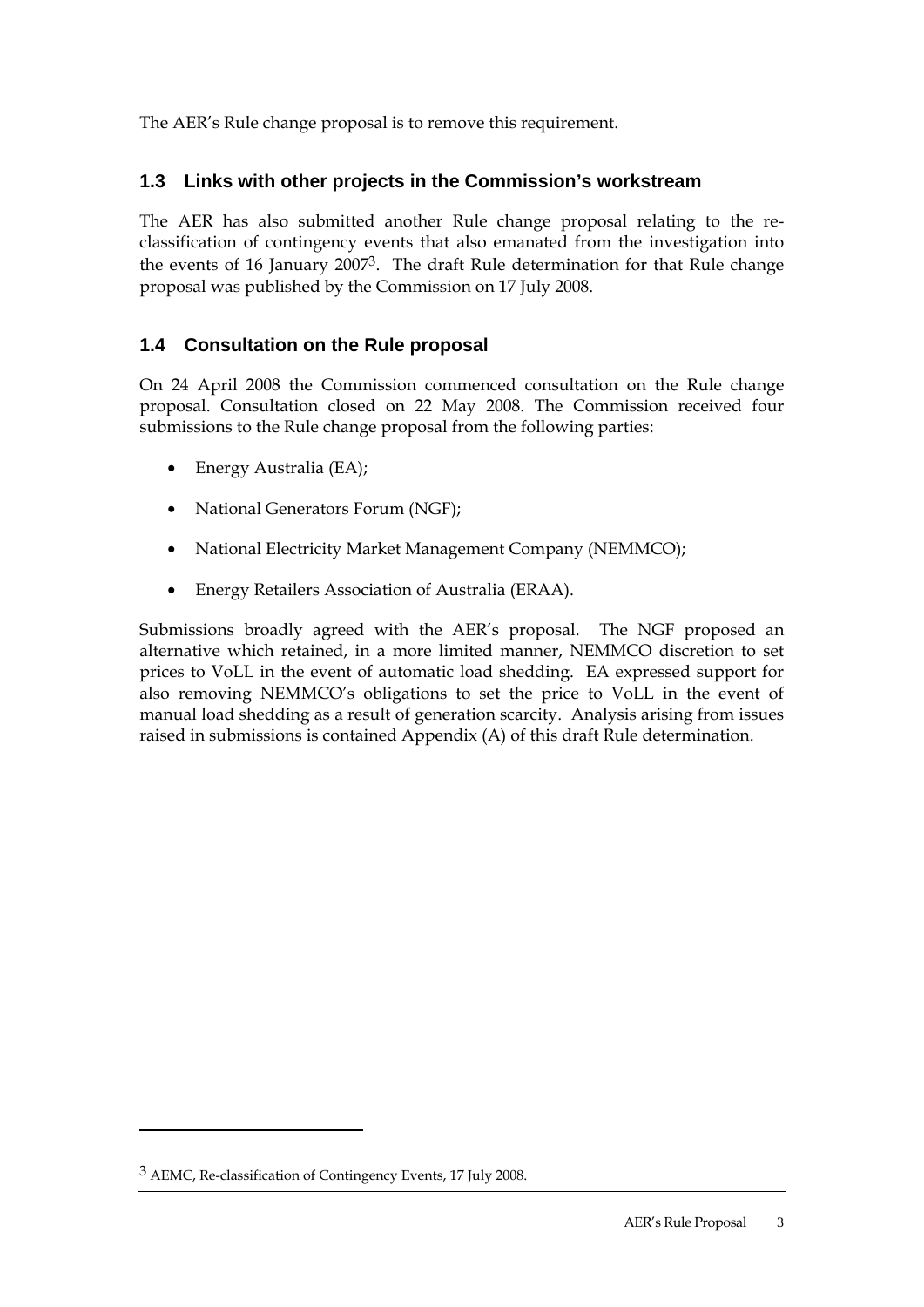This page has been intentionally left blank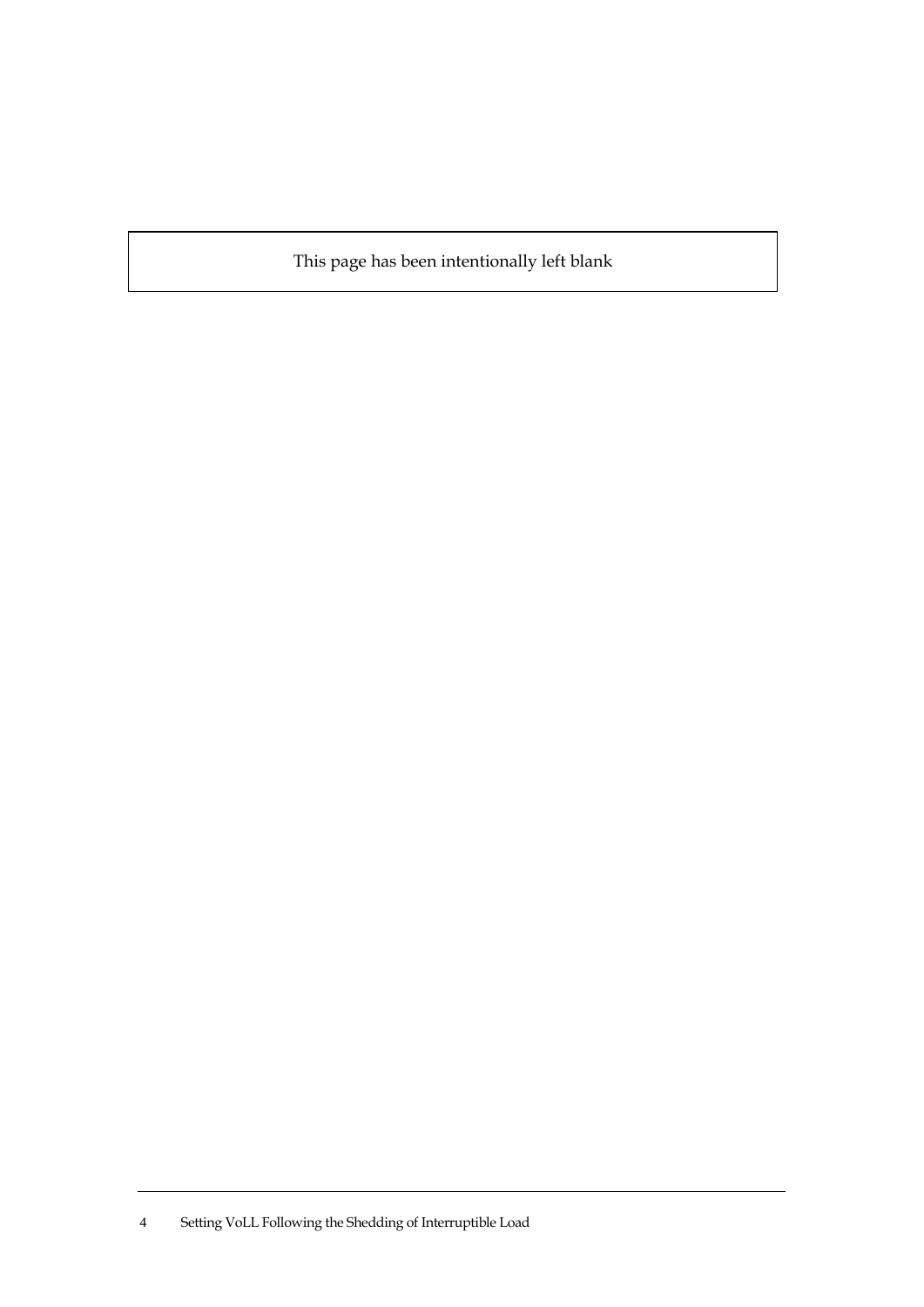# **2 The Commission's draft Rule determination**

The Commission has determined in accordance with section 99 of the NEL to make, with minor amendments, the draft Rule. A draft of the Rule to be made, which is substantially similar to the proposed Rule put forward by the proponent, is attached to this determination.

This draft Rule determination sets out the Commission's reasons for making the draft Rule. The Commission has taken into account:

- 1. the Commission's powers under the NEL to make the Rule;
- 2. The proponents Rule change proposal and proposed Rule;
- 3. Submissions received;
- 4. Relevant Ministerial Council on Energy (MCE) statements of policy principles; and
- 5. The Commission's analysis as to the way(s) in which the draft Rule will or is likely to contribute to the achievement of the NEO so that it satisfies the statutory Rule making test.

### **2.1 The Commission's power to make a Rule**

The subject matters about which the AEMC may make Rules are set out in Section 34 of the Rules and more specifically in Schedule 1 of the NEL.

The proposed Rule falls within the subject matters that the AEMC may make Rules about as it relates to the regulation of:

- The NEM (as it relates to the Rules for how prices in the spot market are established);
- The operation of the national electricity system for the purposes of the safety, security and reliability of that system (as it relates to obligations on NEMMCO in circumstances when it is also acting to maintain or establish a secure operating state and to restore load); and
- The activities of persons participating in the NEM or involved in the operation of the national electricity system (as it involves actions which influence how prices are established in the spot market).

The Commission is satisfied that the Draft Rule falls within the subject matters for which the Commission may make Rules, as set out in section 34 of the NEL and in Schedule 1 to the NEL.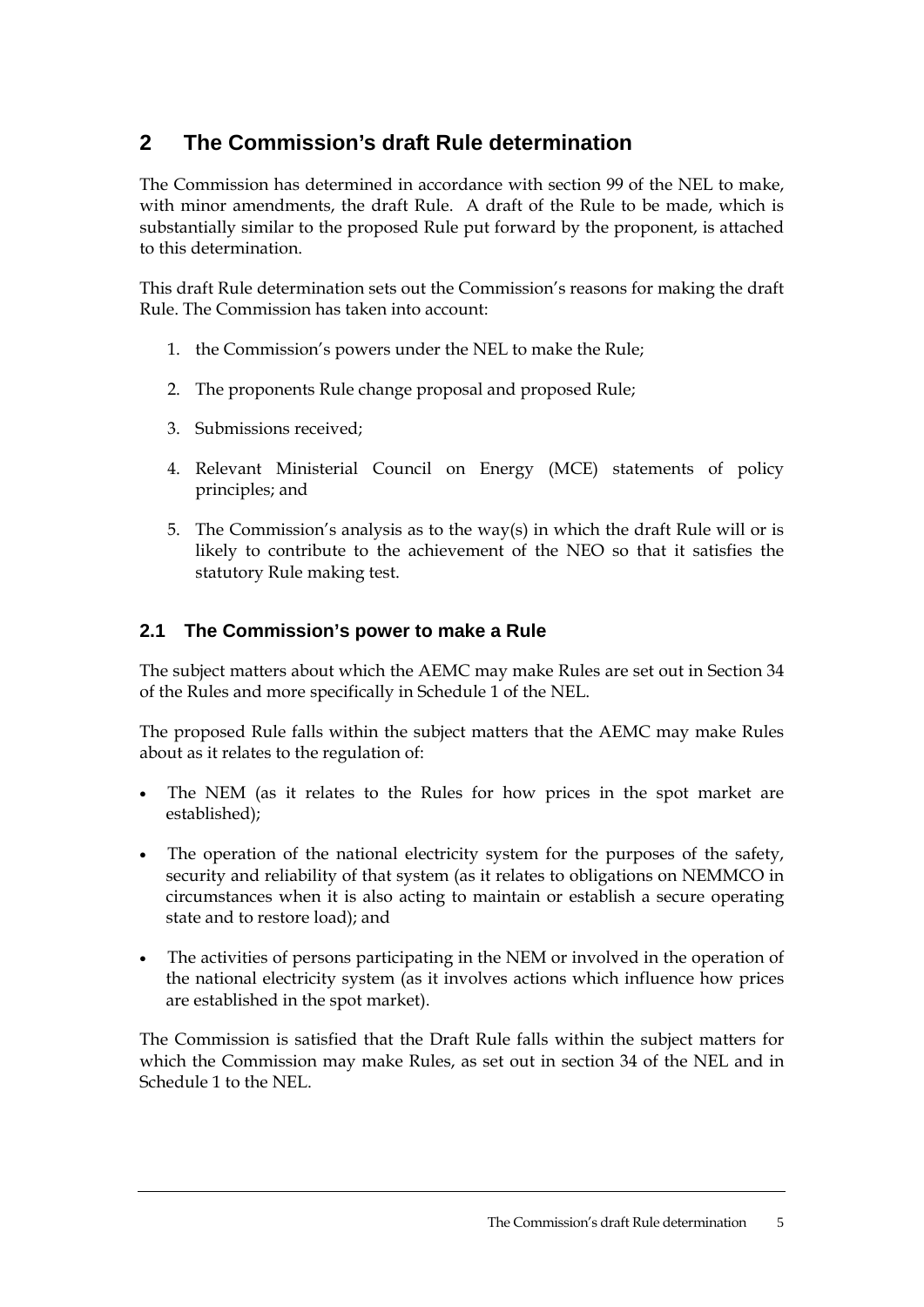### **2.2 Relevant MCE statements of policy principles**

The NEL requires the Commission to have regard to any MCE statement of policy principles in applying the Rule making test. The Commission notes that currently there are no MCE statements of policy principles that currently relate to the setting of VoLL following the shedding of interruptible load.

### **2.3 The Rule making test**

The NEO is the basis of assessment under the Rule making test and is set out in Section 7 of the NEL:

"The objective of this Law is to promote efficient investment in, and efficient operation and use of, electricity services for the long term interests of consumers of electricity with respect to:

- (a) price, quality, safety, reliability and security of supply of electricity; and
- (b) the reliability, safety and security of the national electricity system."

The Rule making test states:

"(1) The AEMC may only make a Rule if it is satisfied that the Rule will or is likely to contribute to the achievement of the national electricity objective;

 (2) For the purposes of subsection (1), the AEMC may give such weight to any aspect of the national electricity objective as it considers appropriate in all circumstances having regard to any relevant MCE statement of policy principles".

Under Section 91A of the NEL, the Commission is also able to make a "more preferable Rule", if the Commission is satisfied that, having regard to the issue or issues raised by the proposed Rule, the more preferable Rule will or is likely to better contribute to the achievement of the NEO. The Commission's power to make a "more preferable Rule" commenced operation on 1 January 2008, following amendments to the NEL.

### **2.4 The Commission's assessment of the proposed Rule change against the National Electricity Objective**

This section of the draft Rule determination sets out the Commission's assessment of the Rule change proposal against the Rule making test. This assessment has been informed by, among other matters, the findings of the AER's investigation, submissions received in response to first round consultation and to the Commission's own analysis.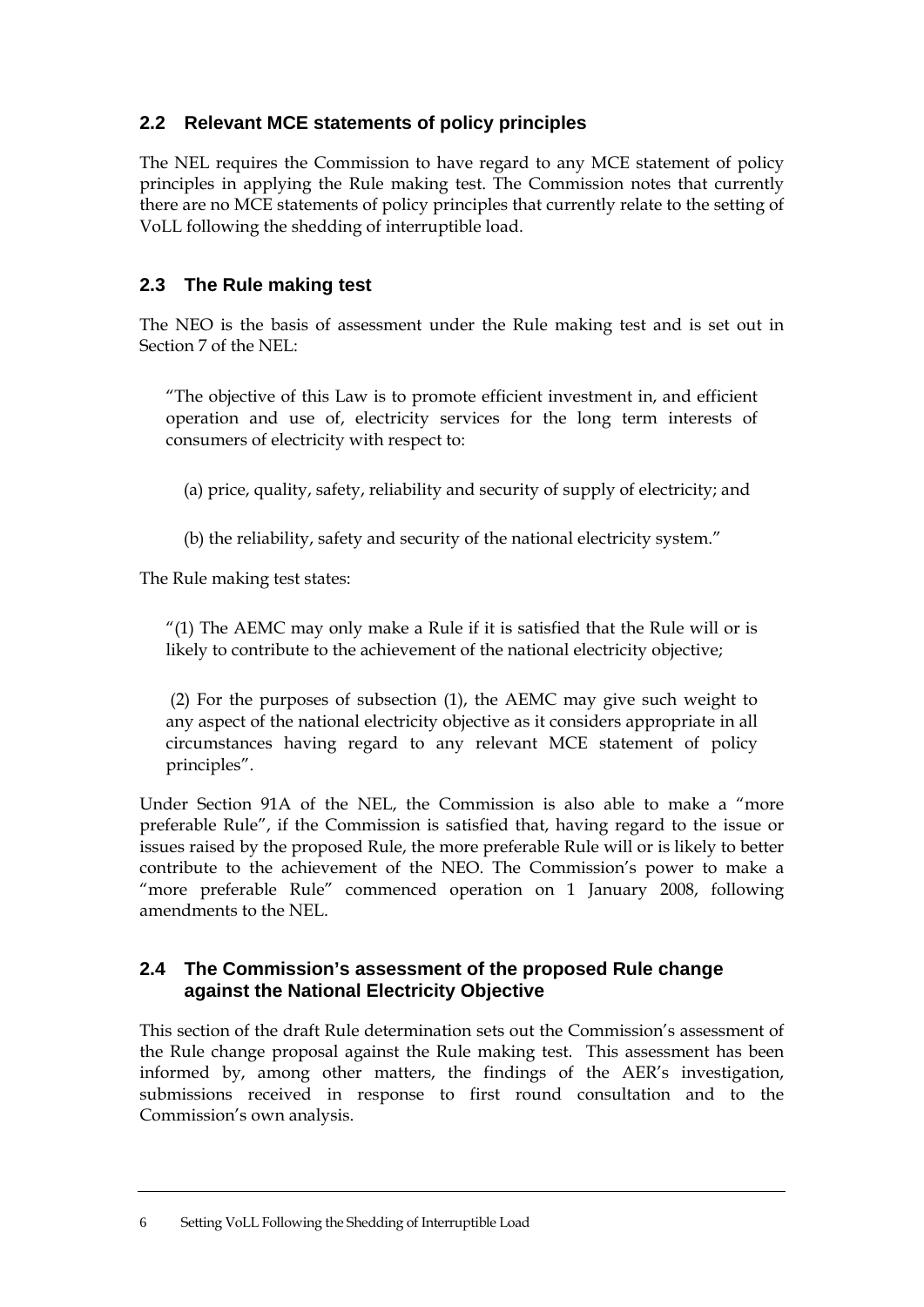The Commission's reasoning as to why the draft Rule passes the Rule making test, and should therefore be made, can be summarised as follows:

- **Reliability and security**: The Commission accepts the proposition made by the AER, informed by its investigation, that removing an obligation which would otherwise require NEMMCO to commit resources to the task of establishing whether VoLL should be invoked is likely to detract, at the margin, from the ability of NEMMCO also to respond efficiently to the task of establishing a secure operating state and restoring load. This might be expected to have particular relevance in circumstances where decisions are required to be made quickly and in a pressurised environment. The draft Rule is, in this regard, likely to promote the NEO.
- **Risk for market participants**: The Commission also accepts the proposition that if NEMMCO's obligation to invoke VoLL in the event of automatic load shedding cannot practically be applied robustly and consistently, then there is a risk for market participants. The risk might take the form of prices being set (a) too high, or (b) too low, relative to the price that would arise if the Rules were applied robustly. The task for market participants of hedging this risk (or accepting the consequences of exposure) might be reasonably expected to impose costs which would not be incurred in the absence of this risk.
- **Pricing the market based on bids and offers**: The rationale for pricing the wholesale market on the basis of bids and offers is that it promotes productive and allocative efficiency. If bids and offers are reflective of underlying resource costs, then a dispatch based on such bids and offers will be efficient. An intervention to price the market at VoLL is likely to detract from the efficient operation of this process, in turn detracting from the efficiency of outcomes. To the extent that the draft Rule reduces the instances in which market prices are not set on the basis of bids and offers, it might be expected to promote the NEO.
- **NGF proposal**: The NGF in its first round submission put forward an alternative model which would reduce, but not remove entirely, the scope of NEMMCO's obligation in respect of setting VoLL in the context of an automatic load shedding event<sup>4</sup>. It would require NEMMCO to set the dispatch price to VoLL when the power system was in a secure state, but further load restoration would lead to a departure from that state .

While the NGF alternative could, procedurally, be made by the Commission as a 'preferred rule', the Commission is not persuaded that it represented an improvement on the AER proposal. The NGF would still require NEMMCO to exercise judgement in circumstances where the AER investigation established that it is difficult to do so consistently and robustly – and where NEMMCO's efforts might be better focused on power system issues. The NGF alternative would, relative to the AER proposal, reduce the benefits that would otherwise be derived in respect of reliability and security. NEMMCO would still be required to allocate resources to the task of determining whether VoLL should be invoked

 $\overline{a}$ 

<sup>4</sup> NGF Submission.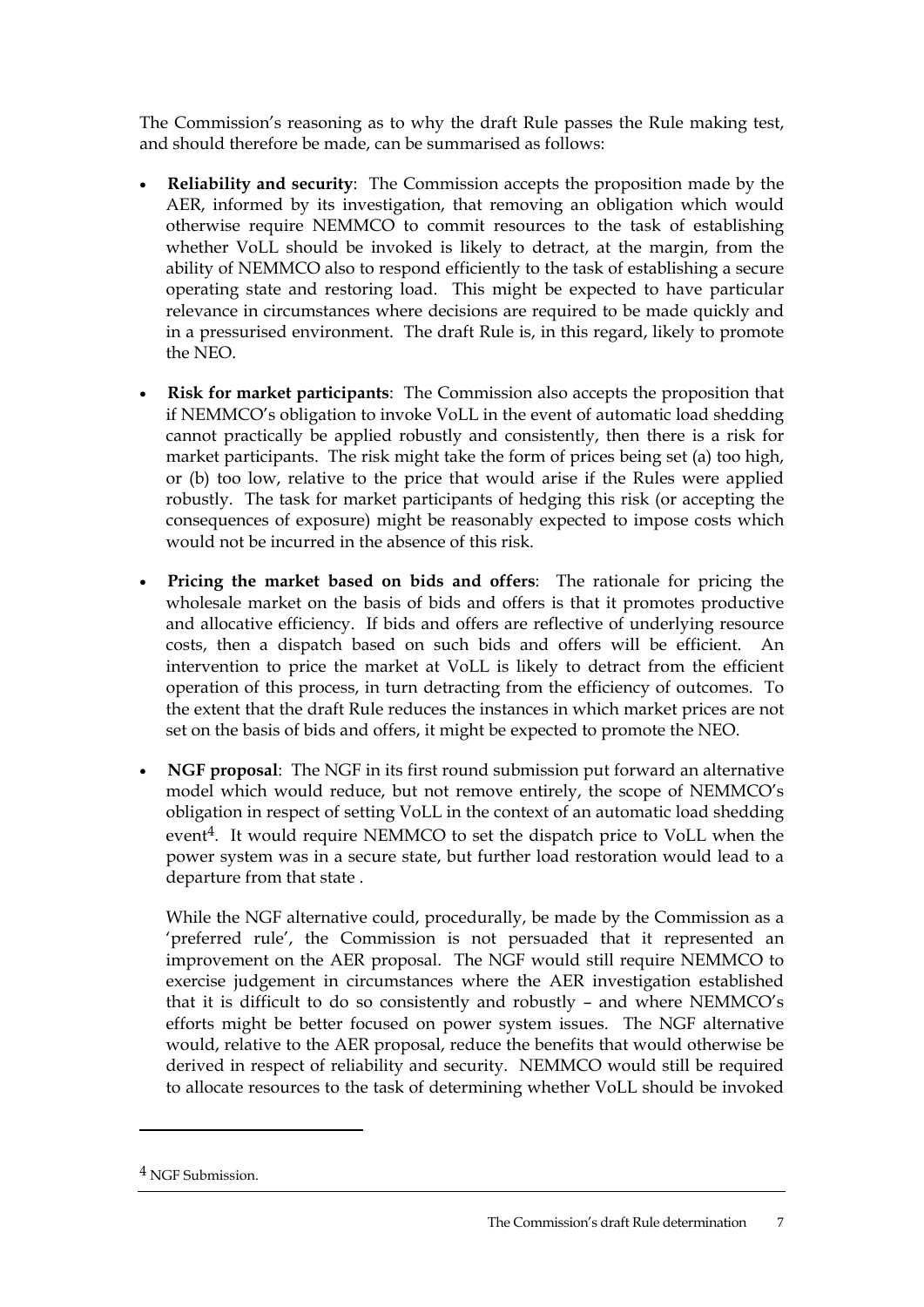– and the market would therefore still be required to manage the risk of NEMMCO inconsistency in how the Rule is applied. The Commission has not therefore adopted this proposal in its draft Rule.

• **EA proposal**: EA in its first round submission put forward an extension to the scope of the Rule change proposal, to remove NEMMCO's obligation to set the dispatch price to VoLL following manual load shedding as a result of generation scarcity<sup>5</sup>. It contended that this would further reduce the risk of unnecessarily distorting the market. As with the NGF alternative, the Commission could include the EA extension under its power to make a 'preferred Rule'. However, the Commission does not consider that there is sufficient supporting evidence from the AER investigation of the events of 15 January 2007, or from EA, to establish that this issue is also materially affecting the promotion of the NEO. An assessment of this question would, in the view of the Commission, more appropriately be progressed through a new Rule change proposal, if it was deemed to be having material adverse impacts in the market. The Commission has not therefore adopted this proposal in its draft Rule.

### **2.5 Consultation**

The Commission invites submissions on this draft Rule determination by 15 September 2008, in accordance with the minimum six week second round consultation period specified under Section 99 of the NEL.

Under Section 101 of the NEL, any interested person or body may request that the Commission hold a pre-determination hearing in relation to the draft Rule determination. Any request for a pre-determination hearing must be made in writing and must be received by the Commission no later than 7 August 2008.

Submissions may be sent electronically to submissions@aemc.gov.au or by mail to:

Australian Energy Market Commission PO Box A2449 SYDNEY SOUTH NSW 1235

 $\overline{a}$ 

<sup>5</sup> EA submission, p1.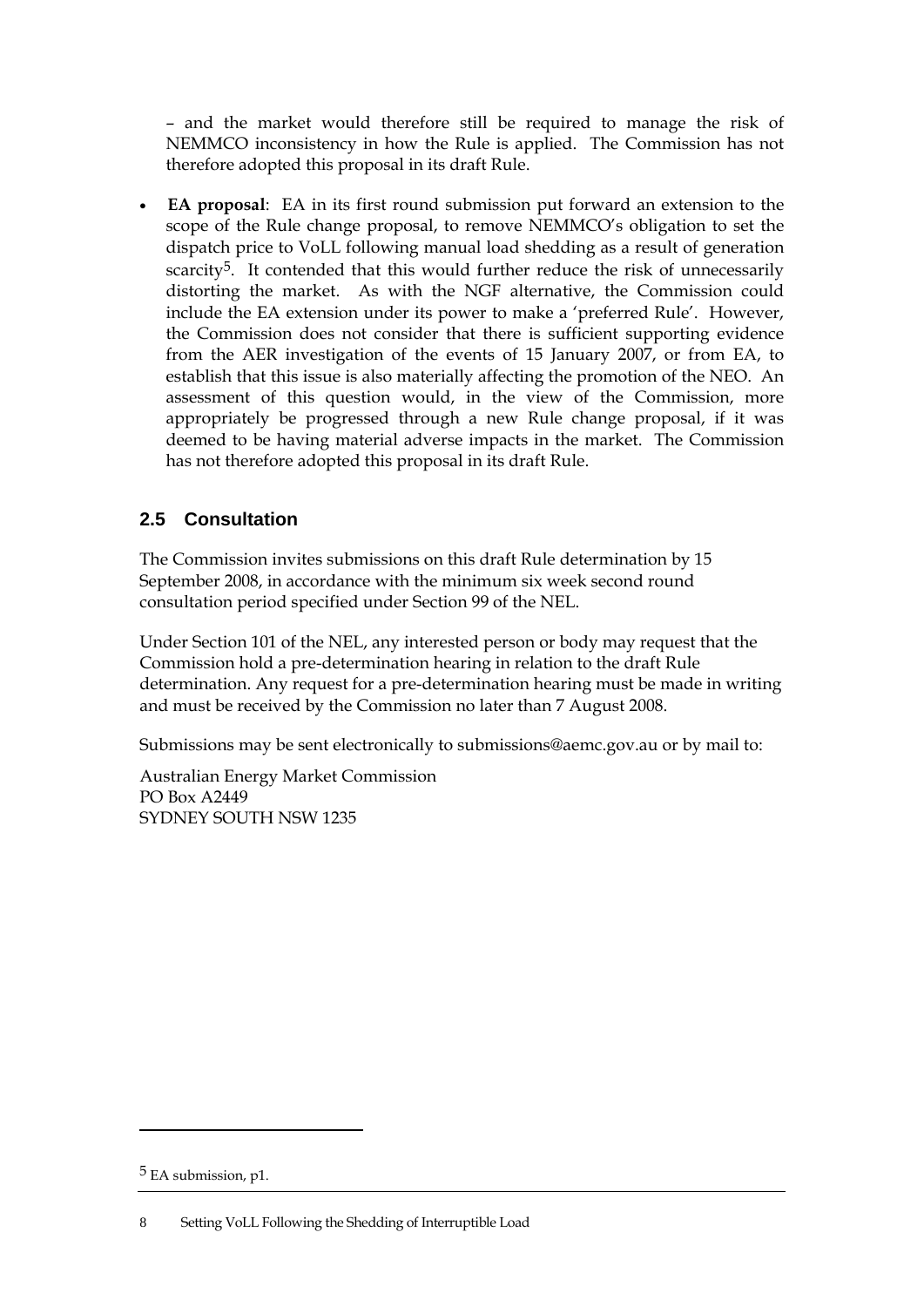# **A Submission Summary**

| <b>Energy</b><br><b>Australia</b> | 1. | Supports the removal of the obligation for NEMMCO to set the<br>dispatch price to VoLL following automatic load shedding                                         |
|-----------------------------------|----|------------------------------------------------------------------------------------------------------------------------------------------------------------------|
|                                   | 2. | Supports the removal of the obligation for NEMMCO to set the<br>dispatch price to VoLL following manual load shedding                                            |
|                                   | 3. | Considers that allowing the market to set the dispatch price<br>removes the risk of distorting the market by incorrectly setting the<br>price                    |
| <b>NGF</b>                        | 1. | Supports the removal of the current requirements for NEMMCO<br>to set the dispatch price to VoLL following automatic load<br>shedding                            |
|                                   | 2. | Supports replacing these with a requirement that NEMMCO set<br>the price to VoLL where restoring load would lead to a departure<br>from a secure operating state |
|                                   | 3. | Considers that this alternate proposal to the AER's will avoid risk<br>for generators and ensure scarcity pricing                                                |
| <b>NEMMCO</b>                     | 1. | Supports the policy intent of the Rule change proposal                                                                                                           |
|                                   | 2. | has provided examples of how the proposal would work in<br>practice                                                                                              |
| <b>ERAA</b>                       | 1. | Supports the Rule change proposal                                                                                                                                |
|                                   | 2. | Considers that the Rule change proposal removes market<br>distortions caused by incorrectly setting prices to VoLL                                               |